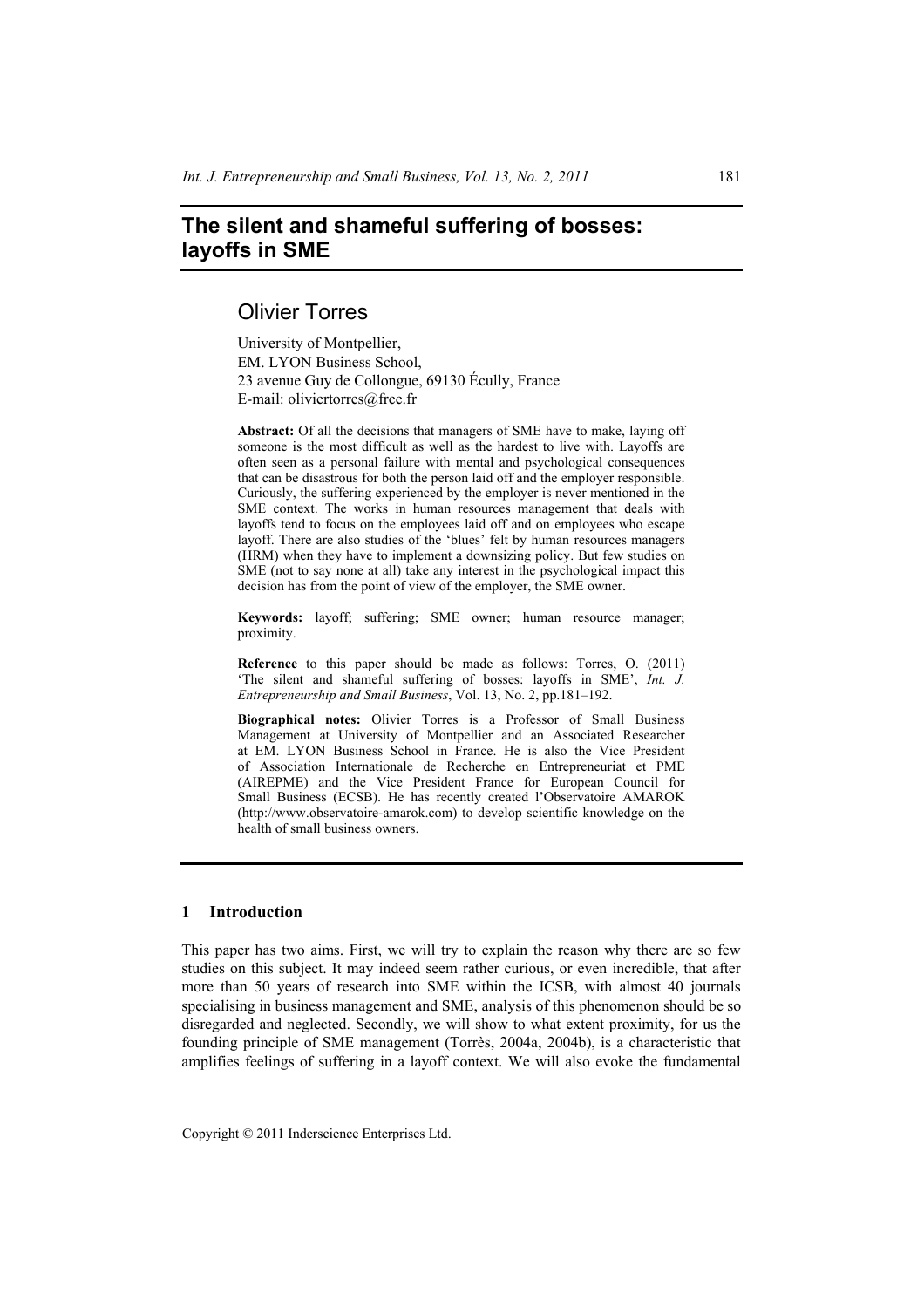difference with large companies, in which layoffs are made in the context of the division of tasks which allow the decision-makers to protect themselves.

### **2 The lack of research into the suffering of employers in SME: towards an explanation**

Why has this subject never been covered in research? All researchers know that it is surprising when a subject has never been covered in research, but in this case the surprise is that much greater given that laying people off is almost certainly the hardest decision to make and the hardest to live with for the owner of an SME. How can it be that until now, no one (to our knowledge) has had the idea of investigating this question?

There are two research communities that should have been interested in this question. The first is the community that focuses on Human Resources Management. In this field, there are many studies on the subject of layoff. If we look at those that focus more specifically on the suffering, or even traumatic, aspect of layoff, two main areas are covered.

The *first area* is the trauma experienced by the employees laid off. Research shows that these employees suffer not just from the loss of their job, and thus the loss of their salary, but also from their loss of status. In certain cases, being laid off is the first stage in a descent into hell where the employee who loses his job subsequently loses his wife, his family and his home. This type of spiral is all too real and many researchers use the term 'victim' (Brockner et al., 1994; Skarlicki et al., 1998). Similarly, many works insist on the feelings of trauma experienced by those who escape downsizing policies. This is what US authors refer to as the survivor theory (Brockner et al., 1992, 1994; Noer, 1993; Fabre, 1997; Armstrong-Stassen, 2004). This theory shows that employees who remain with a company also suffer from guilt complexes ("why him and not me?"). Like survivors of accidents, employees can experience considerable suffering following the layoff of a colleague (Noer, 1993; Hughes, 2000). Other works show that efficacy and motivation at work tend to decline following layoffs.

The *second area* plus rarement evoked in HR literature is the blues felt by the human resources managers (HRM), the person most often considered to be responsible for implementing the layoff decision (the 'downsizing agents'). These studies are the closest to the subject of our research (the suffering experienced by employers). Some articles (Clair et al., 2006) and books (Pivert, 2004; Courpasson, 2006; Palpacuer et al., 2007) provide accounts of the profound distress sometimes felt by certain HRM when confronted with layoff policies. According to Noer (1993, p.11), "human resource people often seem to exhibit a 'Judas complex'". But these works have one serious limitation with regard to our viewpoint. HRM are rarely those who make the decisions. At most, they participate collectively in the decision-making process when they are allowed to sit on the group's board of directors or executive board. They are never, however, entirely responsible for the decision. This is a key difference with SME. In SME, it is generally the owner himself who both makes the decision and implements it. This, in our opinion, is a specificity that deserves another approach and which justifies analysis of the suffering felt by the person laying someone off, when this person is the owner of an SME.

Under these conditions, another research community could have taken an interest in this question. This is the community specialising precisely in research into SME. There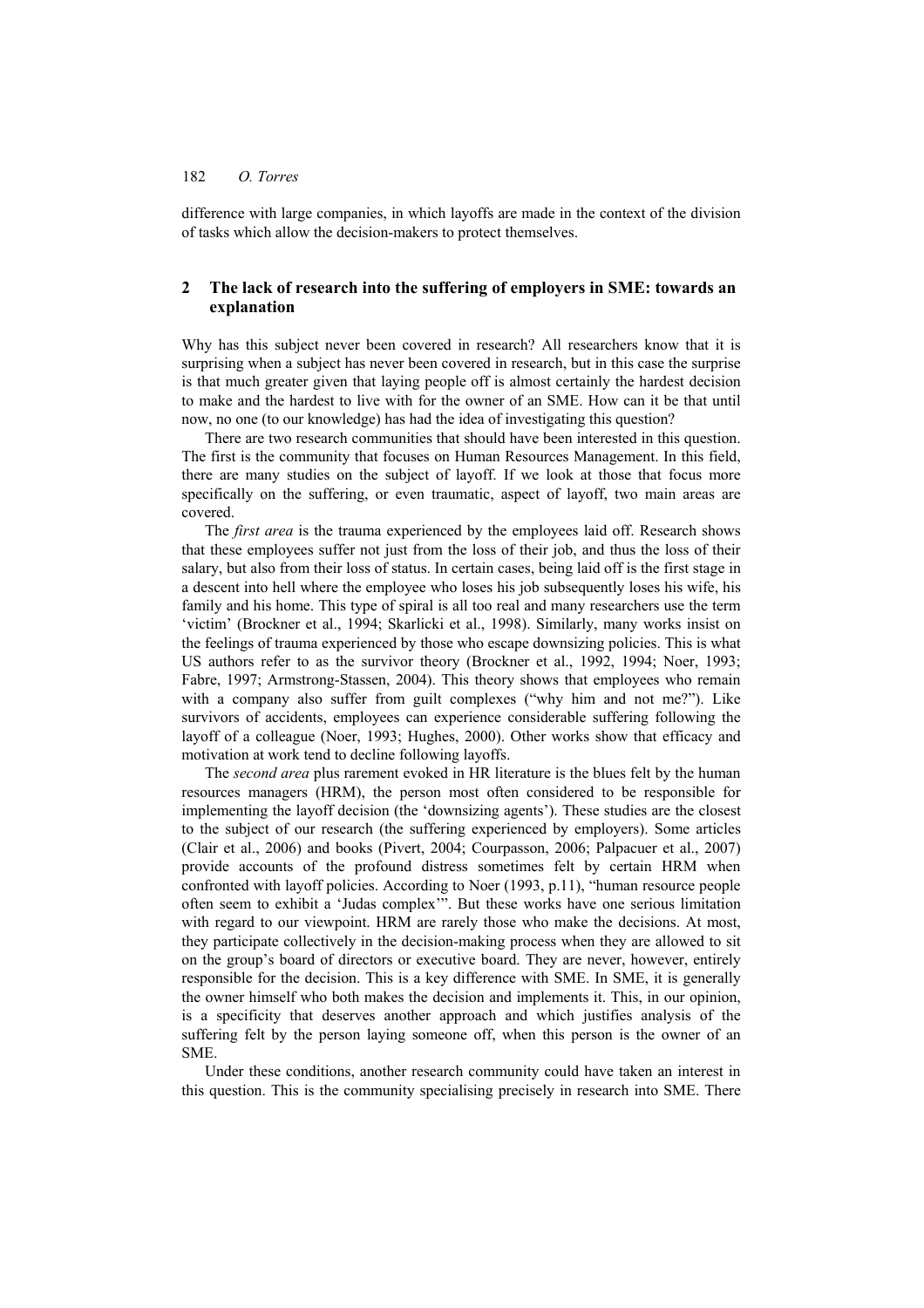are many SME-based journals, and several research networks (ICSB, ECSB, AIREPME…) (Torrès, 2007). If we take the example of the review of doctoral theses presented in France in the period 1975–2006, we have been able to identify only 26 theses with the field of HRM as their subject out of a total of 383. But of these 26 theses, the question of layoff is not mentioned once, or at least not in the title. As the purpose of a title is to inform the reader of the main subject of the doctoral research, this means that at best the question of layoff is mentioned only in a secondary and/or indirect manner. This gives rise to two remarks: on the one hand, theses alone do not make it possible to establish a review of the literature on a given subject. It is necessary to extend the research to journals. Secondly, this lack concerns only France. It is thus necessary to extend the research to work from other countries. Nevertheless, despite these two limitations, we remain greatly surprised by the total absence on this subject, given the considerable mass of theses presented (383 in 30 years). Another interesting source is the *RIPME*. This journal dates back to 1988. Once again, we observe a total lack of articles on the subject of layoff. This fact is more disturbing than the first for two reasons: first, the *RIPME* has a resolutely international readership. Despite being written in French, this review published by the Université de Québec à Trois Rivières has always been capable of considerable internationality. This aspect thus makes it possible to observe that the lack of work focusing on layoff is not particular to the French scientific community. The second is that journals publish articles by young yet confirmed researchers. This means that this aspect is also ignored by experienced researchers, which is even more surprising.

In the end, the HRM community does take an interest in layoffs, but rarely in the context of  $SME<sup>1</sup>$  and the community specialising in studying SME obviously takes an interest in SME but rarely studies the question of layoffs. It is this intersection that justifies our research aim and our surprise in equal measure. How has the SMEist community been able to develop over so many decades without evoking this essential question of employer suffering during layoff policies in SME? Could it be because of the psychologising nature of the concept of suffering? Is this perhaps the most valid explanation, given that it is true that the work done on SME is essentially anchored in the fields of management and economic science? The summary of the doctoral theses presented in France shows that of the 383 theses, 233 were presented in management and 90 in economics. Psychology enters into only five theses, which corresponds to barely more than 1% of all theses. Veciana (2008) shows that the importance of psychology in research into entrepreneurship/SME developed within the European Council for Small Business (ECSB) has declined considerably and now corresponds to only 3% of all current approaches. The SMEist community has few ties with psychological issues and has thus never approached this question.

> "Although the question of domination and suffering is a key aspect in human sciences, within the field of management we are obliged to note that it has often been pushed to the periphery, if not totally removed, in favour of more harmonious conceptions of interests and highly functional visions of power. From a historical point of view, it is essentially researchers from outside the world of management who have focused on this type of issue". [Chanlat, (1999), p.52]

The question of suffering in SME nevertheless remains essential. Many conferences within the business owner community have taught me that laying someone off is the single most difficult decision for the owner of an SME to make<sup>2</sup>. Obviously, it is often difficult for an employer to innovate, open up at the international level, hire new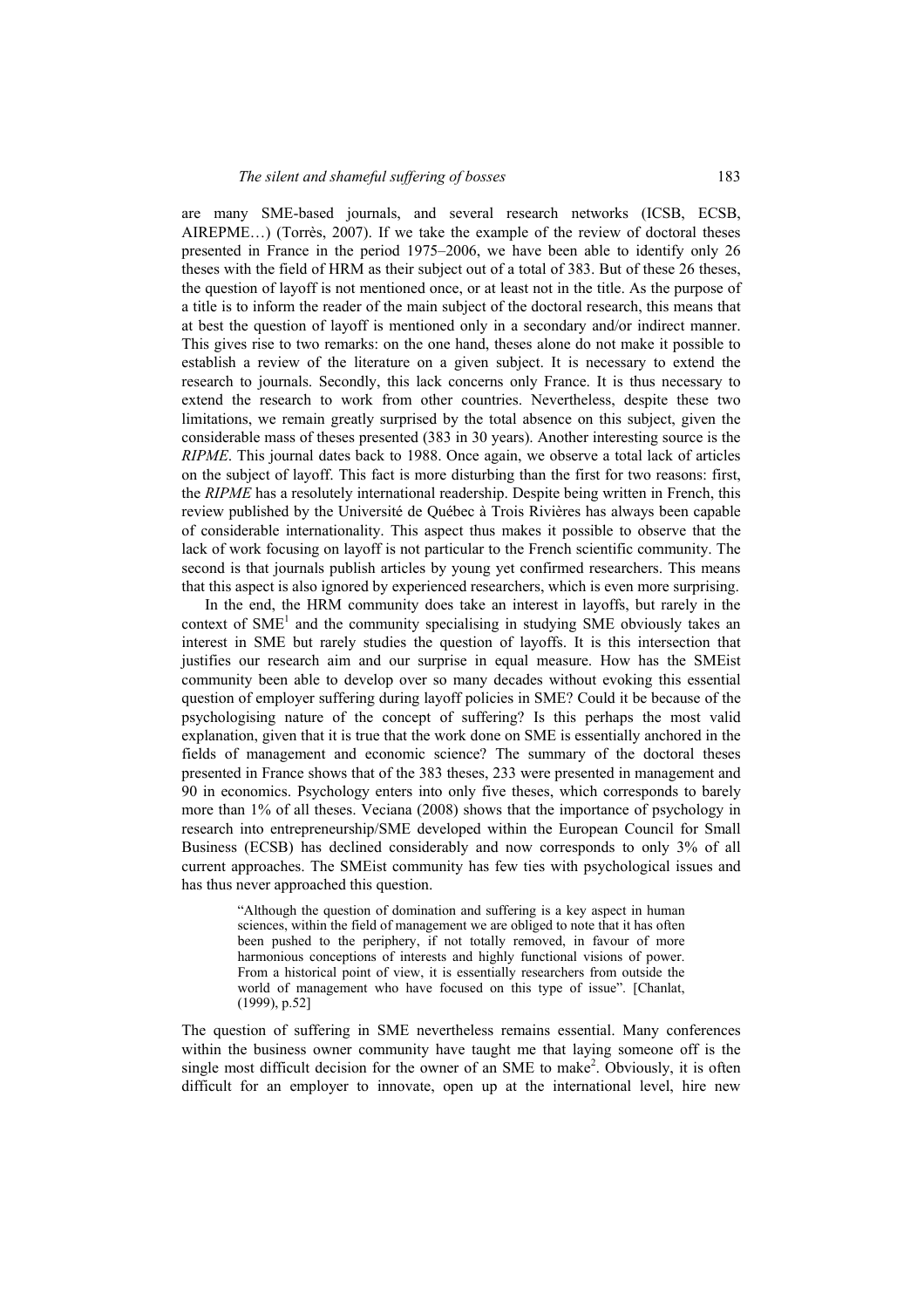employees, borrow money, invest in new machinery and so on. But none of these issues imply the same emotional impact as the decision to make layoffs. A layoff is the equivalent of a broken link. In SME, interpersonal links are much stronger than in large companies for reasons associated with the proximity of those involved. In SME, people see each other more often than in large companies. People work together, often on a daily basis, whilst in large companies, even if the same types of link can be found within a single department or factory, the reasoning is that of the group as a whole. Most employees do not see each other and do not even know each other. The degree of intimacy of their human relations is not the same. And this is precisely why these aspects make all the difference.

## **3 Proximity as a factor that amplifies the suffering of an employer in times of layoff**

In order to understand how SME function, it is necessary to abandon the agentic-state in which SME are based on the agency theory or the agentic-state described by Stanley Milgram. Although the agentic-state model corresponds to large companies, where there are strong divisions of work, it is considerably less valid in SME.

The owner of an SME who makes the decision to make layoffs cannot use the "it's not my fault" discourse. It is precisely in SME that the principle of responsibility is total, and wholly assumed by a single person: the director-owner. The lack of dissociation between the function of owner and that of director is what gives SME their particularity. It also gives the decision to make layoffs a much more personal, and, as a result, much more traumatic, aspect. Directors of SME cannot hide behind disempowering arguments. Of course, they can always, and often do, invoke their impotence with regard to a given economic climate, but what they cannot do is say or insinuate that the decision to make layoffs comes from someone else.

In the context of large companies or groups, the justification process is completely different, and it is this difference that, in our opinion, is the real basis for the true nature of SME in relation to large companies. In two interviews with layoff decision-makers, Pivert (2004) highlights the layoff management mechanism. Here, we retrace several comments that show how the degree of proximity modifies the perceptions and practices of layoffs: in one of these comments, the layoff decision-maker shows clearly that the way of approaching the question is different depending on whether there is proximity or distance in relation to the person being laid off:

"The closer we are to the work in the field, the more we have to act in an operational manner. When we remain at a certain distance, the dimensions and implications are not the same. That is, when we are at the head office and have to work on a layoff plan that concerns decentralised factories, we have distance and we can act much more dogmatically. It is not the same when you are working in the field and you have, right in front of you, both employee representatives and the employees themselves or the local administrations, that is, all the people involved in a layoff policy." [Pivert, (2004), p.29]

Proximity, which is here taken in terms of face-to-face contact, seems to be much more painful than distance. If the group's strategy is justified, it is nevertheless difficult to transpose it into actions, particularly when you are familiar with the people concerned.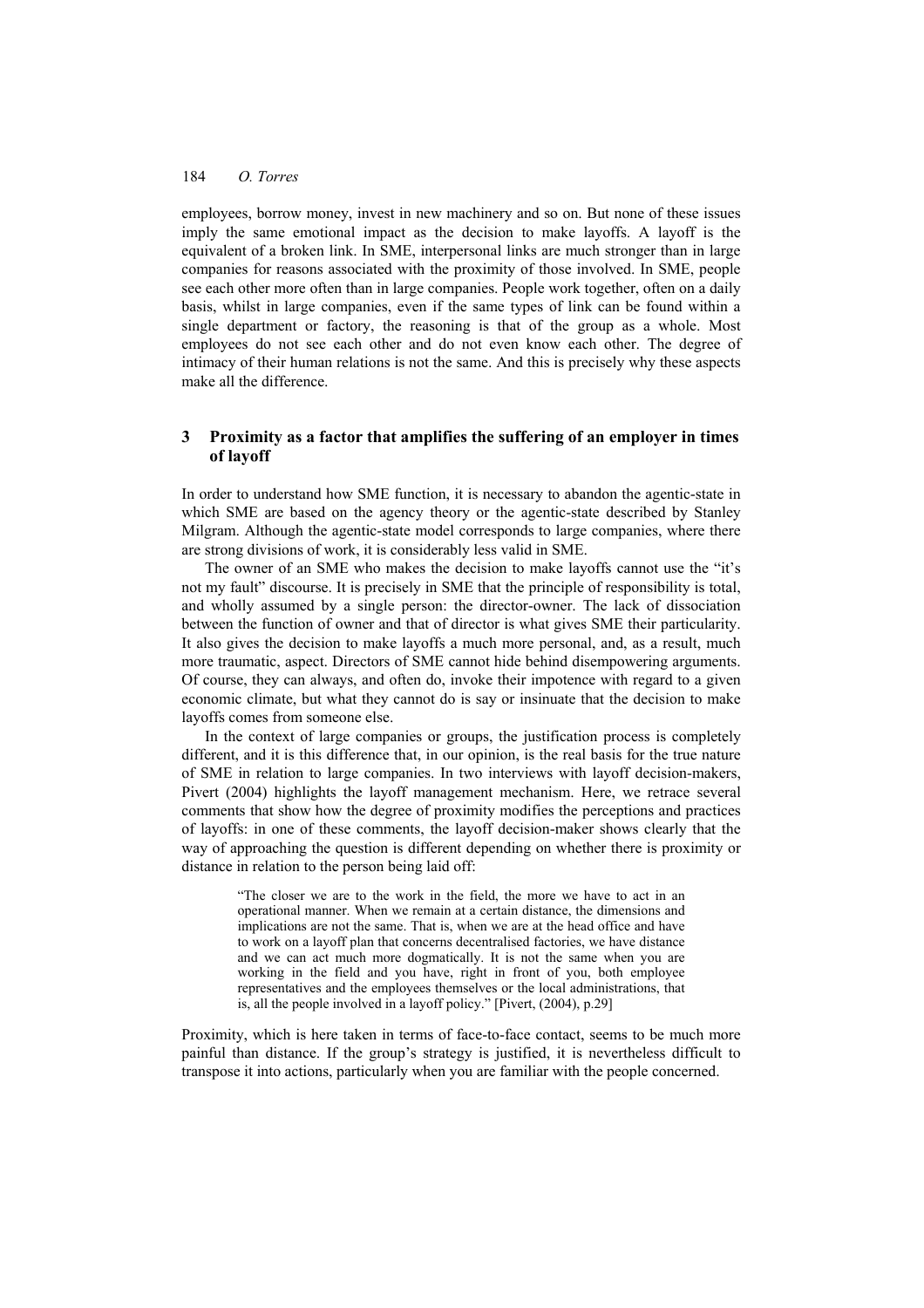"The most difficult thing is the human aspect. This is a factory where I have become very involved with the employees. It is in the country, I know all the people, they are my neighbours, people from the same village as me… it is the whole human dimension. And it is difficult to tell yourself that by applying the criteria for choice in layoffs, it will be so-and-so who has to go because there will inevitably be a time when the decision we have to make becomes completely personalised, even if it is collective…." [Pivert, (2004), p.33]

Yet, the most basic of life skills is the ability to face reality, that is, to meet physically with the people who are being laid off. Those who have laid people off almost always describe this moment as painful:

"The decision made with the director of the factory was that I should see each person we were intending to lay off. The idea was that we did not want the foreman or the shop foreman to be the one who broke the news. This was a choice that we made in relation to the people involved. It was more honourable that the person facing them, the one breaking the news, its consequences and its context, be someone who had been involved in the decision-making process. What we wanted to avoid at all costs was a situation in which someone told them, 'OK, so I have to tell you, you are going to be laid off, but you have to understand, it is not my decision, it comes from the bosses'. We really wanted them to have the chance to meet – even if we were not totally responsible for the decision-making process as the layoff plan was imposed on us – with those who were closest to them in the factory, who had been involved in the decision-making process and who would be following through with the layoff plan until its conclusion." [Pivert, (2004), p.36]

This comment reveals the whole ambivalence of the layoff process in large companies. On the one hand, the person who lays others off seems to take responsibility for the decision in association with the directors, by refusing that the foremen or shop foremen (the proximity managers) be those who deal with the process. This process makes provision for a meeting with someone 'who participated in the decision' so as to avoid any type of evasive technique. The person making the layoff decision says that his aim is to avoid situations where someone says, "I have to break the news of your layoff to you, but it wasn't my decision, it was the big bosses". Yet, just a few phrases later, this same person recognises that he was not "really responsible for the decision-making process" himself. The fact is that even if we are willing to accept responsibility for the decision-making, this acceptance is never more than partial. And it is this partial nature that eases one's conscience and makes it possible to face up to harsh reality. If we draw analogies with the military sphere, it could be said that those who lay people off are like the members of a firing squad who know that they are going to kill someone but who also know that the decision that caused the situation in which they find themselves is not of their making. Better (or worse) still, they also know, because it is a common practice found in armies all over the world, that certain members of the squad have blanks in their rifles without anyone knowing who has real bullets and who has blanks. That blank bullet eases the conscience of the poor soldier enlisted in the firing squad.

None of these mechanisms (evasion, circumvention…) can be used in the case of SME. The person who manages the layoff programme is also the decision-maker. "Management of employment (hiring, promotions, layoffs) is a priority matter for HRM, regardless of the size of the SME" (Mahé de Boislandelle, 1988). This type of management is in most cases the responsibility of the owner himself, who has, on principle, rather centralised decision-making powers in this field [Fabre, (1994), p.151]. In SME, it is generally the owner, and the owner alone, who makes this decision. We can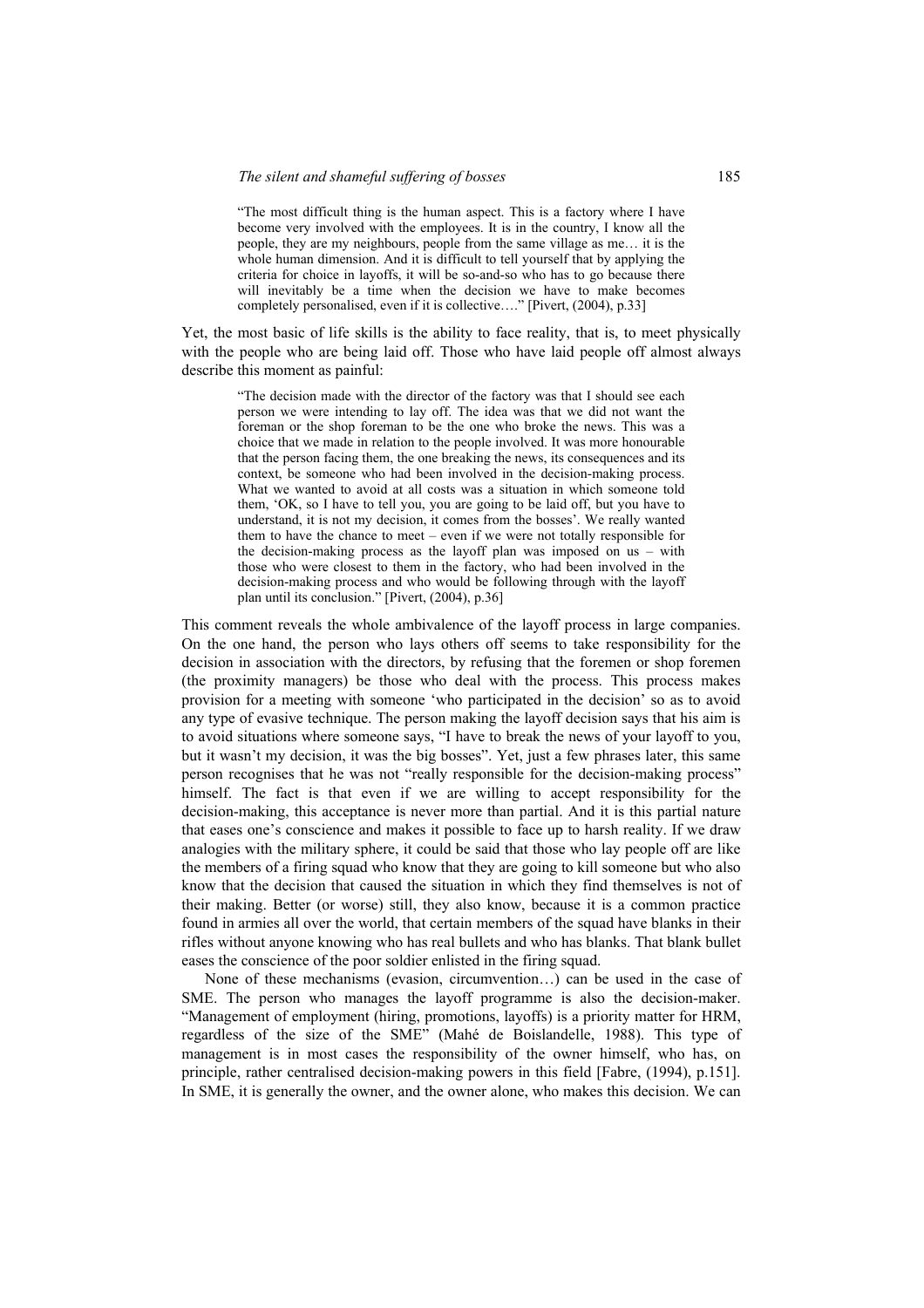thus understand, at that moment and in that situation, the full burden on the decision-maker and its corollary, his isolation and solitude. For sure, it can be imagined that there is a learning curve. The first layoff decision is apparently the one that is the most disturbing. With experience, we can imagine that owners develop a certain familiarity. Although this familiarity is quite real, it is nevertheless not an antidote to the suffering caused by having to lay off someone close. And this is precisely the theory that we are putting forward (Torrès, 2004a, 2004b): everyone is close to everyone in SME. In other words, the smaller the company, the more common the ties between the members of the company, and thus the stronger. It is when such a tie is broken that there is trauma on both sides. Or, whether you are the person laid off or the person who made the layoff decision, dealing with layoff in SME is in all cases more traumatic for both parties. The feeling of betrayal may be stronger. Employees are never really surprised when their factory is sold to another industrialist in the context of a multinational takeover. But when an owner sells his company to another owner, the employees often have feelings of abandonment and thus betrayal. Several SME owners have told us that they cut all ties with their former employees once the company had been sold to someone else. This phenomenon is even more obvious (and unsurprising) in cases where the relationships were very good. And it is precisely because the relationships were good that the feeling of betrayal is stronger.

Proximity between those involved thus makes layoff management more traumatic than in large companies. Although the trauma theory for those laid off is common (almost all the literature in HRM on this subject is from this point of view), on the contrary the trauma suffered by the one who lays people off has never (to our knowledge, at least) been covered. This aspect nevertheless seems to us to be a particularly useful avenue for research, at several levels. In human terms, it would be a shame to let it believed that the decision-makers for layoffs are people incapable of feeling any type of symbolic or psychological suffering. It is essential that we take leave of the executioner/victim metaphor, or, if not, that we at least consider that the executioner is nevertheless a living and breathing human being, full of feelings, emotions, remorse and regret.

It is absolutely not our intention to suggest that there is no suffering involved in layoff decisions in large companies. Both of the comments made to Pivert (2004) are highly eloquent on this subject. One of the layoff managers stated that, "the hardest part is the actual departure of the person, when the facts are announced" [Pivert, (2004), p.79]. The second comment is even clearer. In response to the question, "Humanly speaking, how does it feel the very first time?", the answer is crystal clear: "For me, it is simple: I spent night after night going through the list of people in my mind. I could not sleep. It was a terrible experience…". But unlike the owner, whose role is to develop his company in every respect, the role of the HRM is more limited and circumscribed. In the context of layoff,

"the role of the HRM is effectively to respond to the requirements of the company that have led to this need to suppress jobs, but it is also to respond to the needs of the people concerned, their expectations, their worries, by searching for everything possible to help them reclassify themselves, everything that may help them materially and psychologically to get through the difficult moment". [Pivert, (2004), p.43]

In other words, although layoff is an inhabitual management situation for a company owner (at least this is what we hope), it can become a somewhat common task for the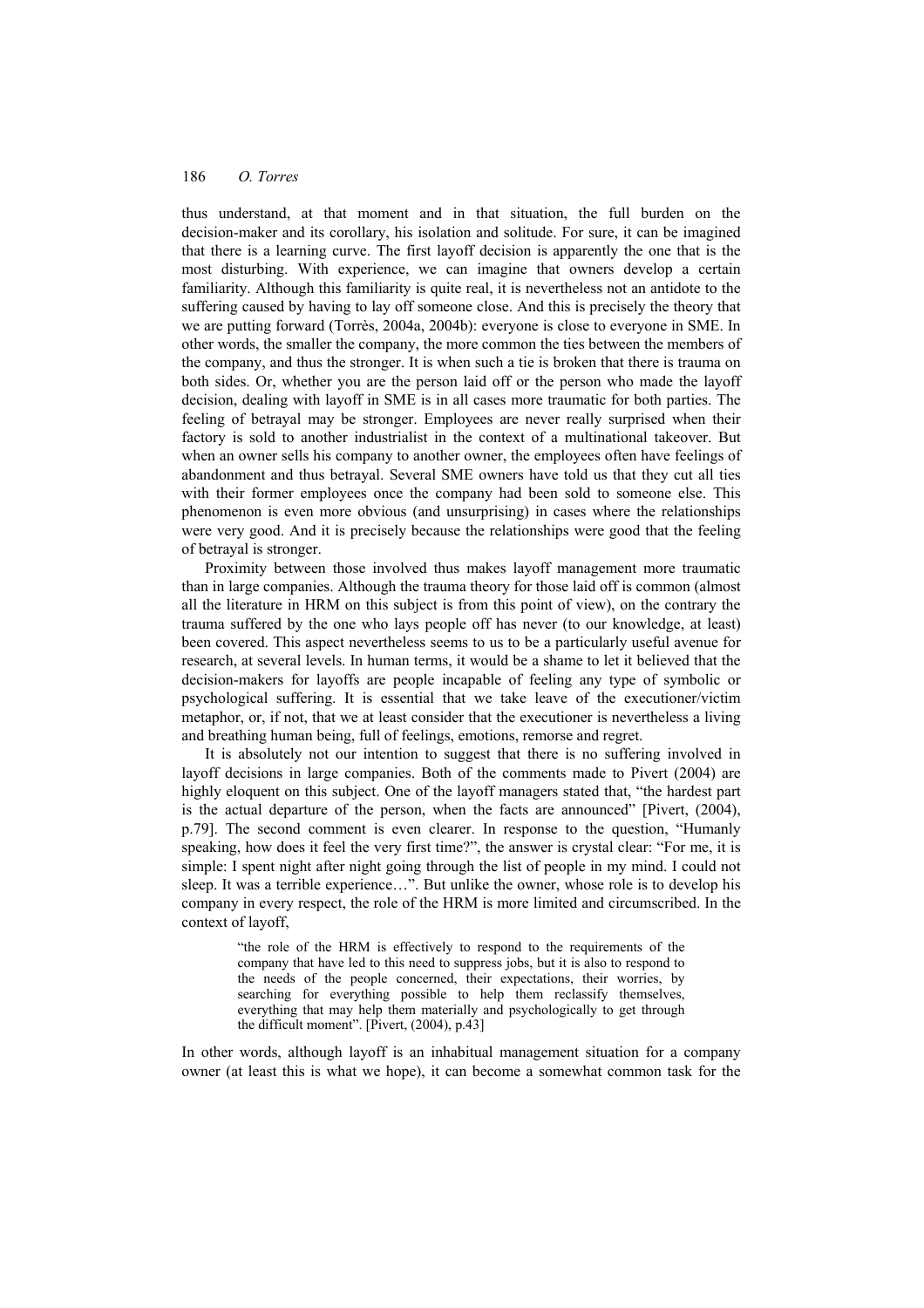HRM in a large group. And this, to such an extent that groups use space to do the 'dirty deeds'. Palpacuer et al. (2007) evokes a mechanism that is particular to large companies:

"Today in businesses, there is management of the managers (top managers) but there is no longer management of the executive managers. So yes, the management of the top managers is very well done. Much thought is given to where they should go. A director for X that goes abroad will certainly have a brilliant career when he comes back to France (…). The same is true for directors who arrive in satellite companies. When they arrive, everyone says, OK, this guy will be here for a couple of years, he will do some spring cleaning and then he will be gone. But they know that behind this, they have no need to worry about him. In other words, he has been sent there to get rid of people and will then move on to his next place." [Palpacuer et al., (2007), p.187]

Finally, let us take the account made by a HR executive who was sent by a group to Toulouse to put into action a layoff plan. As he knew no one, he did his job to the best of his ability until he could take it no longer (his nickname was 'the cleaner') and sent in his resignation after six months. It has to be said that by that time, the employees were no longer unknown to him. The group's reaction was to refuse to accept his resignation and instead transfer him somewhere else. Another place, another custom! By making use of localisation tactics for executive layoff managers, groups can use geographical space to play a decisive role in the implementation of layoff policies<sup>3</sup>.

In the same register, the owner of an SME has confessed to me that he was unable to find the strength to tell his secretary that she was being laid off. He took advantage of her annual holiday leave to send her a letter informing her of the news. We are not here to analyse this act at the moral level. We will simply show that this was a trick to avoid an unpleasant face-to-face encounter. Once again, space, proximity and distancing can be used to explain these situations. Another account tells the story of a secretary that two associate managers wanted to lay off. In order to make the act psycho-compatible with their own consciences, they looked for a job for her and found one at the general council. The secretary, however, refused the job. It was then that the managers asked one of their colleagues to lay off the secretary because the colleague did not know her as well as the other two. In this case, it was resorting to a third party that made the layoff process easier.

Let us now risk a metaphor that is well known in military circles: it is always more traumatic to kill someone with blade than with a rifle. The fundamental difference lies precisely in the degree of proximity between the victim and his executioner. In the case of a rifle, the target is a certain distance away. It is probably not possible to hear the victim's voice. If you stand back a little, the victim's face is probably not very clear and he becomes more or less anonymous… In the case of a blade, contact is necessary. You must touch your victim, surround him, listen to him, sense him… and in the end you see the face of the person you have killed! This makes all the difference because it is precisely the victim's face that will ceaselessly haunt the nights of his killer. Soldiers have known this for a long, long time<sup>4</sup>. Killing someone with a blade during hand-to-hand combat is the most difficult and the most traumatising act. If we look at the work by Milgram (1974) on obedience to authority, the author clearly showed that the degree of physical proximity between the victim and the participant played a considerable part in the participant's ability to obey the orders given by the experimenter. The closer the participant was to the victim, the stronger the probability that he would refuse to inject the electricity. By varying the number of senses called upon (physical contact, sight, hearing…), Milgram showed that the degree of consciousness of the act's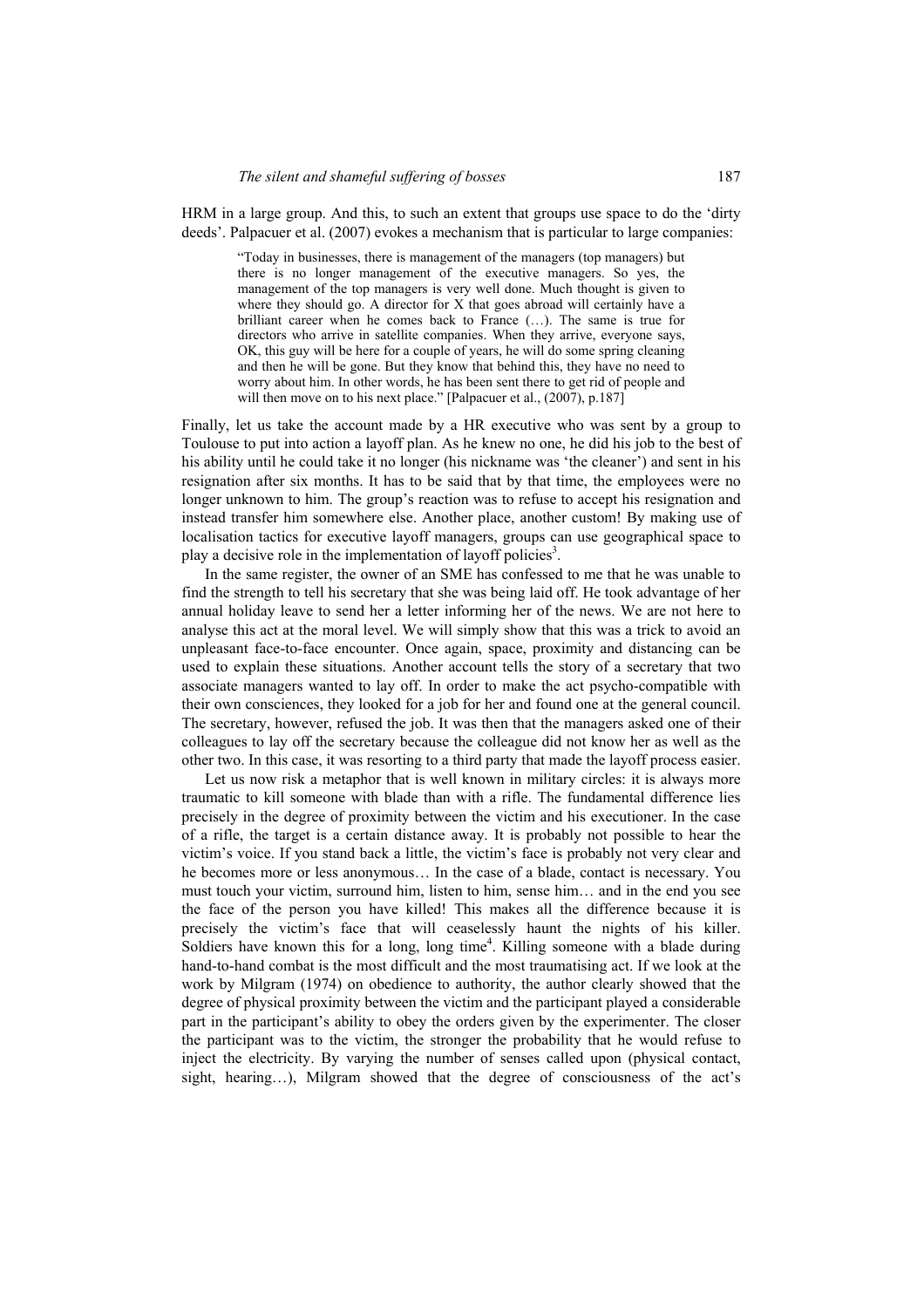seriousness lessens with distance. The parallel with layoffs in SME or in large companies seems defendable here. Laying people off in a large company is never an easy thing to do, but doing so in an SME, given the proximity between those involved, has consequences similar to those of having to stab someone to death!

Let us now look at some examples of the trauma experienced by those obliged to lay people off in the context of SME. Mr. Jacky V. is the founder and director of a small printing company in Montpellier in the south of France. Today, the company has around 20 employees. In the course of an interview, Mr. V. recounted his first experience of laying off someone:

"I had a handicapped employee. On two occasions, I lent him money because his son had drug problems (20,000 French francs, twice, a total of around 6,000 Euros). A few days after I lent him the second sum of money, he arrived at work with a brand new motorbike! I have to say I was very surprised. Another time, I offered to take all my staff to Courchevel on a ski trip. In general, I pay for everything for my employees. I have even bought them gloves sometimes, if they did not have any. For one such trip, one of my employees could not come, so I decided to give him a bonus of the amount spent per head on the trip for the others. Just then, my handicapped employee came and asked me to pay him the same amount. This employee had always had an opportunistic streak, in fact. Until the day I found out that he had been stealing from the company. After sacking him, the employee in question went to the unfair dismissal tribunal, which sentenced me to a fine of 14,000 Euros because I had not sent a letter to the social organisations to try and reclassify his post, which was a handicapped person's post. On appeal, the fine was brought down to 7,000 Euros. But the truth of the matter is that the day I sacked him, I went back into my office, closed the door (which I normally leave open) and I started to cry."

A director who cries is a rare sight and is the sign of trauma. Today, Jacky V. is a member of the Confédération Générale des Petites et Moyennes Entreprises (CGPME, a French trade union for SME owners) and states that thanks to his contact with the union, he is able to 'subcontract' layoff policies as a means of protecting himself. Another account goes in the sense of trauma caused by the decision to lay off someone. Didier D. is a journalist and managing director of a business economics monthly magazine in the Rhone-Alps region. He stated that he had to consult a doctor after making his first layoff decision. He was told his heart rate was 150–160 beats per minute. Two months later, he had to have heart surgery. He personally believes that there is a cause and effect relationship. Although several works show that the health of people laid off tends to worsen (Hughes, 2000), we suggest that the health of a director of an SME who has to lay someone off can also worsen following the decision, often experienced as something difficult.

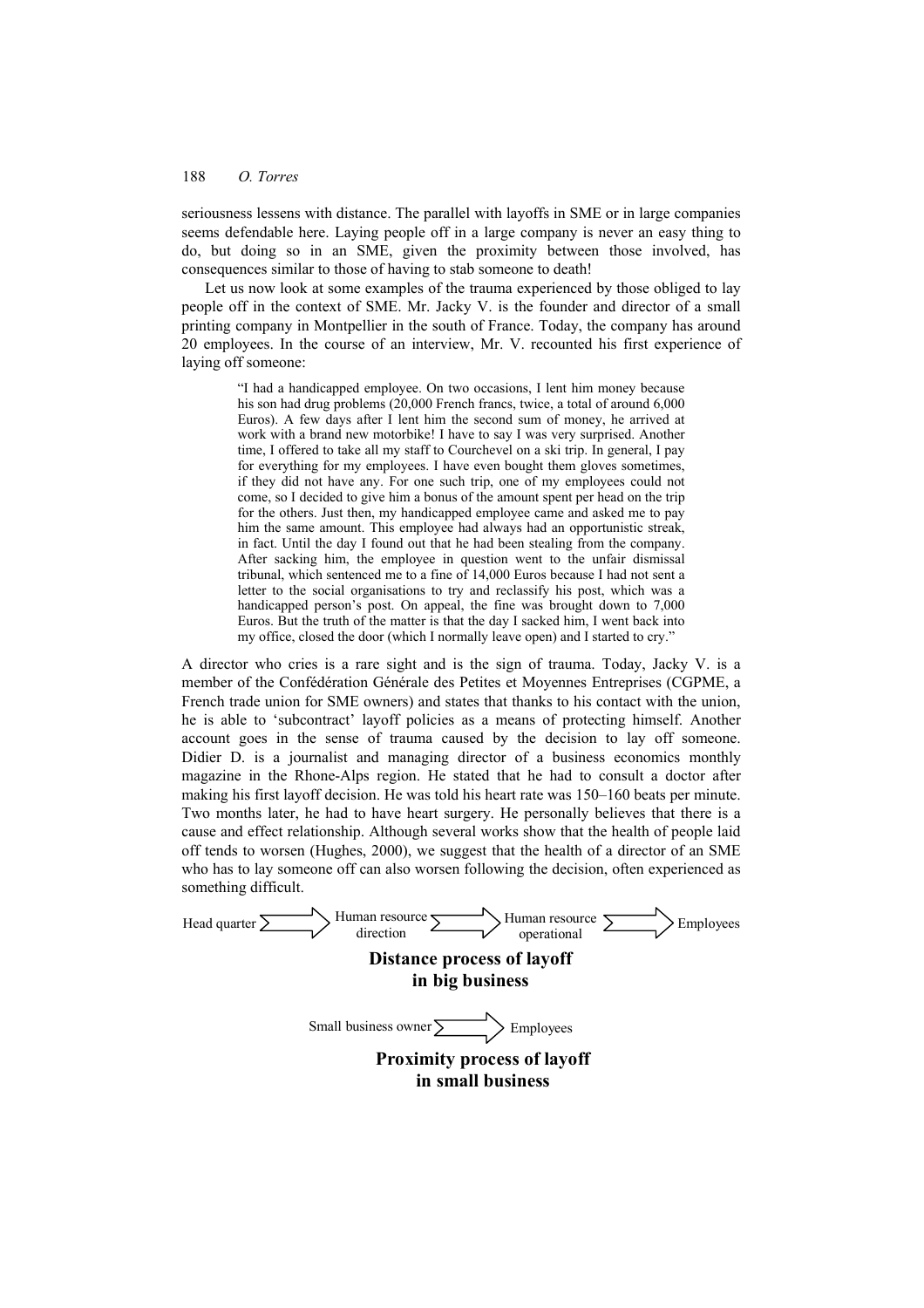#### **4 Isolation as a factor that amplifies an employer's suffering the face of layoffs**

One of the particularities of SME that we have mentioned is proximity. A second particularity associated with SME is the isolation, not to say solitude, of the owners (Gumpert and Boyd, 1987). Psychologists have shown that collective examination juries tend to give a wider range of marks than when there is just one corrector. It is said to be the obligation of assuming a decision that incites people who are isolated to minimise the risks. It can therefore be supposed that the same is true of decisions to lay off someone. An HR manager is rarely alone at the precise moment at which he must put the layoff into practice. He can talk to a number of colleagues with the same job and who can sympathise with any doubts he may have. Similarly, the director of a large company is covered by the collective nature of the decisions made by his board of directors or executive board. Big bosses are rarely isolated. They are surrounded by a multitude of other directors and senior executives who can help support them in the making of this type of decision. This collegial structure is not common in SME, and even less so in very small companies. Directors often find themselves alone when it comes to making layoff decisions and it is difficult for them to talk to their other employees given that their natural stance would be to unite behind the person being laid off rather than behind the one making the decision. It can thus be supposed that the decision to lay someone off is an extreme decision that is only envisaged as a last resort. We can thus then imagine quite well that there are SME that have gone out of business because the owner lacked the courage to lay employees off in time. This is why Boyd and Gumpert (1983, p.48) recommend "sharing experiences with other business owners. By listening to the successes and failures of others, we acquire greater objectivity, and this is eminently beneficial". Several members of the Centre for Young Managers (CJD), a French movement for business owners, emphasised the advantage of work groups organised by owner associations in the form of 'mirror commissions'. The question of layoff is often at the very heart of their discussions.

#### **5 Conclusions**

This article is a plea in favour of future research into the suffering of employers. The absence of work on the suffering of employers is a serious problem as it could allow us to believe that this absence means that the owners of SME have no feelings and do not suffer when they have to lay someone off. This could lead us to seeing owners as 'cold-hearted monsters' who have no compassion for the suffering of their now-redundant former employees. Even if no one has written anything of the kind, the total absence of research into the suffering felt by those obliged to lay people off nevertheless gives the impression that this is an aspect that simply does not exist.

There is, however, a certain truth that needs to be reestablished. Let us give justice to all the men and women, owners of SME, who, for reasons as varied as market pressure or the fact of serious professional malpractice on the part of an employee, have been obliged to make this difficult decision. For it is never easy to let go someone you have worked alongside for years, even decades. It is not easy to have to announce this decision face-to-face, looking the person right in the eyes. It is not easy to have to recognise your own failings, because laying off an employee also means changing your mind,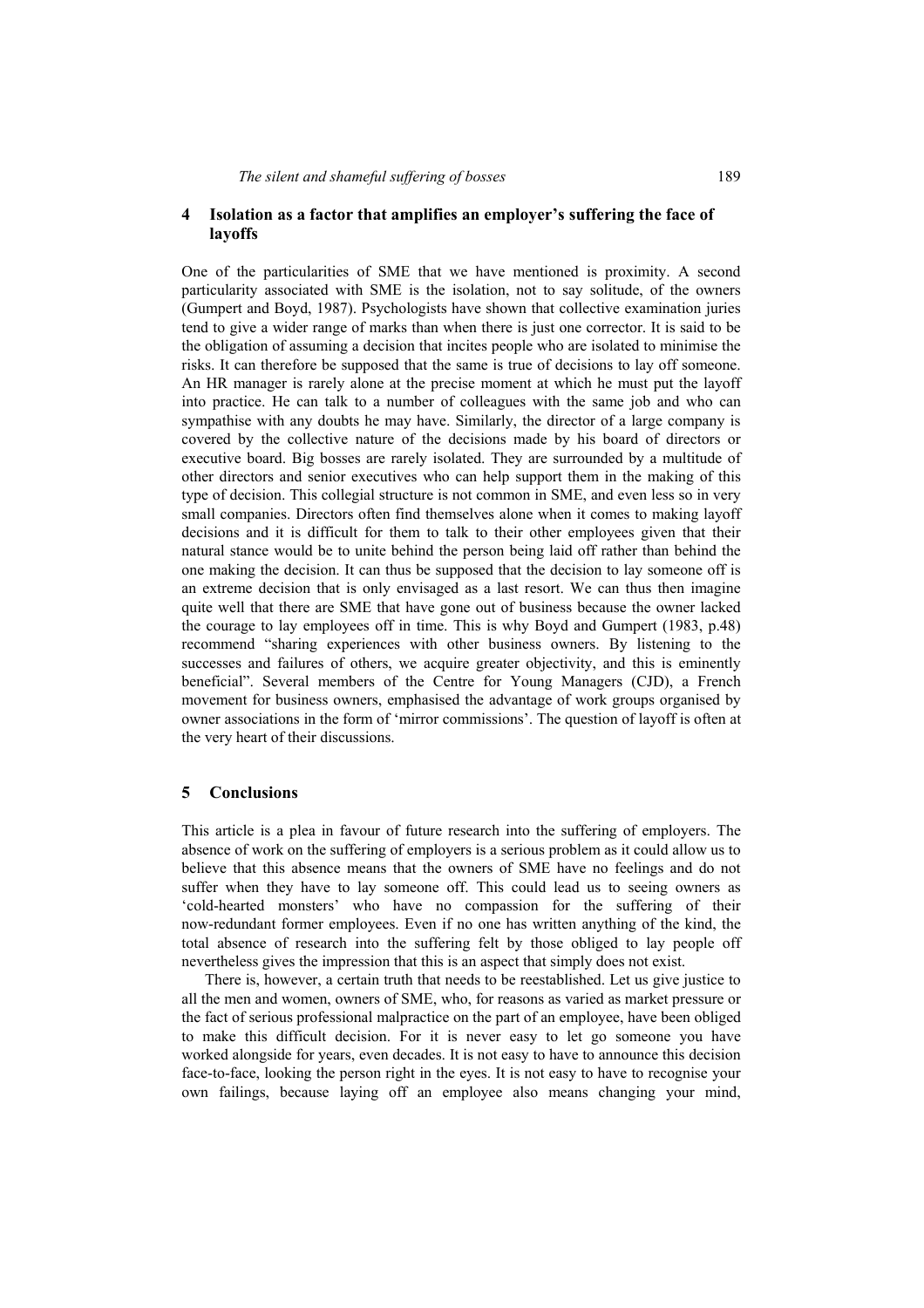recognising that perhaps you made a mistake when you hired the person, or that you decided to hire someone despite insufficient progress in your turnover. Owners can have very strong feelings of guilt at the idea that they are the sole person responsible for the situation. It is not easy to have to face up to this type of event in a small company where all the other employees are sometimes even an audience that hears and sees all that goes on. It is difficult in the confined space of an SME to escape the presence of the other employees, who thus become spectators, perhaps even in the eyes of certain people, the accomplices of a difficult situation. Is the owner's social responsibility not at stake here? Let us not forget the suicide of Pierre Jallate, the founder of a small, family-run shoe factory, who could not bear to see the company, which had been sold to an US group a few years earlier, totally delocalise its production from the village of Saint Hippolyte du Fort in the south of France. This suicide shows to what extent the owners of SME are much more than merely company directors. They are sometimes also the main employer in a village. Even if this is not their aim, they become notable figures in their community. This symbolic status creates obligations and reinforces the social responsibility of the owners of small companies. In such circumstances, laying someone off brings this status into doubt. The ex-employer becomes a neo-layoff-maker. This changes the way others regard him. The smaller the village in which the SME is situated (a point that is very common in France, which has 36,000 towns and villages), the greater the shock wave provoked by the announcement that there will be layoffs. The shock wave can even result in dramatic events that are difficult to overcome. To what extent will the owner's children suffer at school as a result of this? Do the owner's children not now become the children of he-who-lays-people-off? The children of those laid off may perhaps be at school with the owner's children. How will these children react in the school playground? If the employee loses his status of employee, does he-who-lays-people-off not also lose his status of employer, given that he is no longer employing?

The suffering of business owners is something they themselves rarely admit to and something that specialists ignore. As such, it is a terra incognita, at the intersection of many concerns that have never overlapped. This suffering, as ignored by researchers as it is disowned by business owners, is nevertheless a very real subject. The suffering of business owners exists, and to deny it would be a serious mistake. Stress, anxiety, pressure, fear of the future, the burden of responsibility, overwork… all these are symptoms generally considered by specialists in workplace medicine as factors that increase workplace risks. How is it possible to not take into account this reality in the context of business owners, where the directors of SME are constantly confronted by these risk factors? Recognising the existence of this form of suffering would be a first step, and would be of a certain comfort. After all, before being a social phenomenon, suffering is above all human.

#### **References**

- Armstrong-Stassen, M. (2004) 'The influence of prior commitment on the reactions of layoff survivors to organizational downsizing', *Journal of Occupational Health Psychology*, Vol. 9, No. 1, pp.46–60.
- Boyd, D.P. and Gumpert, D.E. (1983) 'Coping with entrepreneurial stress', *Harvard Business Review*, March/April, pp.44–64.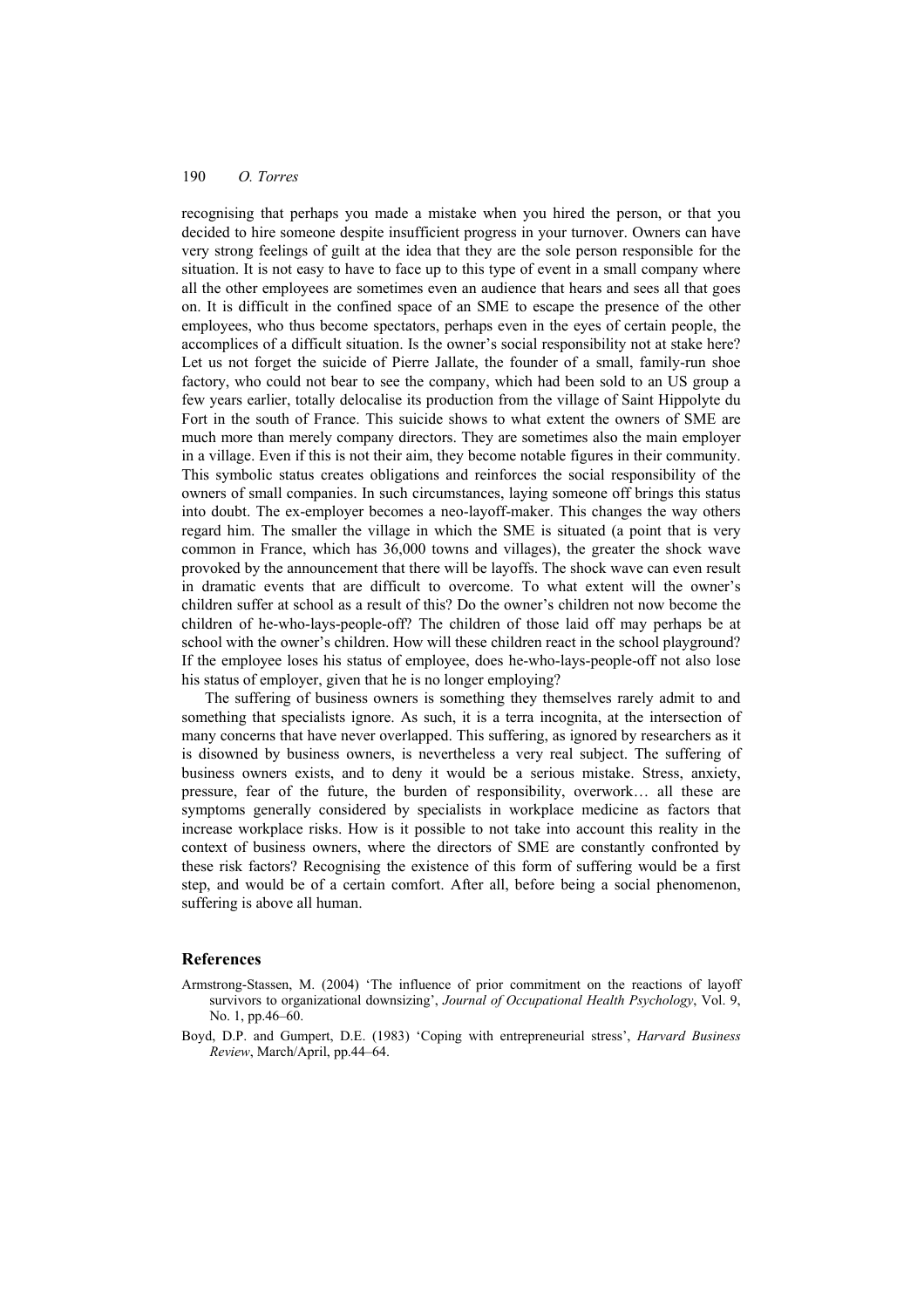- Brockner, J., Grover, S., Reed, T.F. and DeWitt, R.L. (1992) 'Layoffs, job insecurity, and survivors' work effort: Evidence of an inverted-U relationship', *Academy of Management Journal*, Vol. 35, pp.413–425.
- Brockner, J., Konovsky, M., Cooper-Schneider, R., Folger, R., Martin, C. and Bies, R.J. (1994) 'Interactive effects of procedural justice and outcome negativity on victims and survivors of job loss', *Academy of Management Journal*, Vol. 37, pp.397–409.
- Chanlat, J.F. (1999) *Sciences sociales et management plaidoyer pour une anthropologie générale*, Editions Eska, 116p.
- Clair, J.A., Dufresne, R., Jackson, N. and Ladge, J. (2006) 'Being the bearer of bad news: challenges facing downsizing agents in organizations', *Organizational Dynamics*, Vol. 35, No. 2, pp.131–144.
- Courpasson, D. (2006) *Soft Constraint: Liberal Organizations and Domination*, Copenhagen Business School Press, 242p.
- Fabre, C. (1993) 'Les plans sociaux en PME: quelle problématique de recherche?', *Actes du 4ème congrès de l'Association francophone de Gestion des Ressources Humaines*, Paris.
- Fabre, C. (1994) 'Le plan social, acte de gestion et objet à gérer dans les PME', *Actes du 5ème congrès de l'Association francophone de Gestion des Ressources Humaines*, Montpellier.
- Fabre, C. (1997) *Les conséquences humaines des restructurations Audit de l'implication des rescapés après un plan social*, 286p, Editions l'Harmattan.
- Friedmann, G. (1972) *Sept études sur l'homme et la technique le pourquoi et le pour quoi de notre civilisation technicienne*, 216p, Editions Denoël-Gonthier.
- Gumpert, D.E. and Boyd, D.P. (1984) 'The loneliness of the small-business owner', *Harvard Business Review*, November–December, pp.18–24.
- Hughes, J.L. (2000) 'Avoidance of emotional pain during downsizing in a public agency', *Consulting Psychology Journal: Practice and Research*, Vol. 52, No. 4, pp.256–268.
- Lorenz, K. (1974) *L'agression: une Histoire Naturelle du mal*, Flammarion.
- Mahé de Boislandelle, H. (1988) *Gestion des Ressources Humaines dans les PME*, 486pp, Editions Economica, Paris.
- Milgram, S. (1974) *Obedience to Authority: An Experimental View (Soumission à l'autorité)*, Harper Collins, 2004, Calmann-Lévy, Paris.
- Noer, D.M. (1993) *Healing the wounds: Overcoming the Trauma of Layoffs and Revitalizing Downsized Organizations*, Jossey-Bass, 248p.
- Palpacuer, F., Seignour, E. and Vercher, C. (2007) *Sorties de cadre(s) le licenciement pour motif personnel, instrument de gestion de la firme mondialisée*, 235p, La découverte.
- Pivert, I. (2004) *Plan social entretiens avec des licencieurs*, Editions du Sextant.
- Skarlicki, D.P., Ellard, J.H. and Kelln, B.R.C. (1998) 'Third-party perceptions of a layoff: procedural, derogation, and retributive aspects of justice', *Journal of Applied Psychology*, Vol. 83, No. 1, pp.119–127.
- Torrès, O. (2004a) 'The SME concept of Pierre-André Julien: an analysis in terms of proximity', *Piccola impresa, Small Business*, Vol. 17, No. 2, pp.51–62.
- Torrès, O. (2004b) 'The proximity law of small business management: between closeness and closure', *49th International Council of Small Business (ICSB)*, Johannesburg, South Africa.
- Torrès, O. (2007) *La recherche académique française en PME: les thèses, les revues, les réseaux*, No. 14, 136p, Coll. Regards sur les PME, La documentation française.
- Veciana, J.M. (2008) 'The future of entrepreneurship research', *Proceedings of 53rd International Council Small Business*, Halifax, Canada.
- Zecchini, L. (2008) 'Défense: l'explosion du marché des drones', *Le Monde*, 18 Juin, p.23.